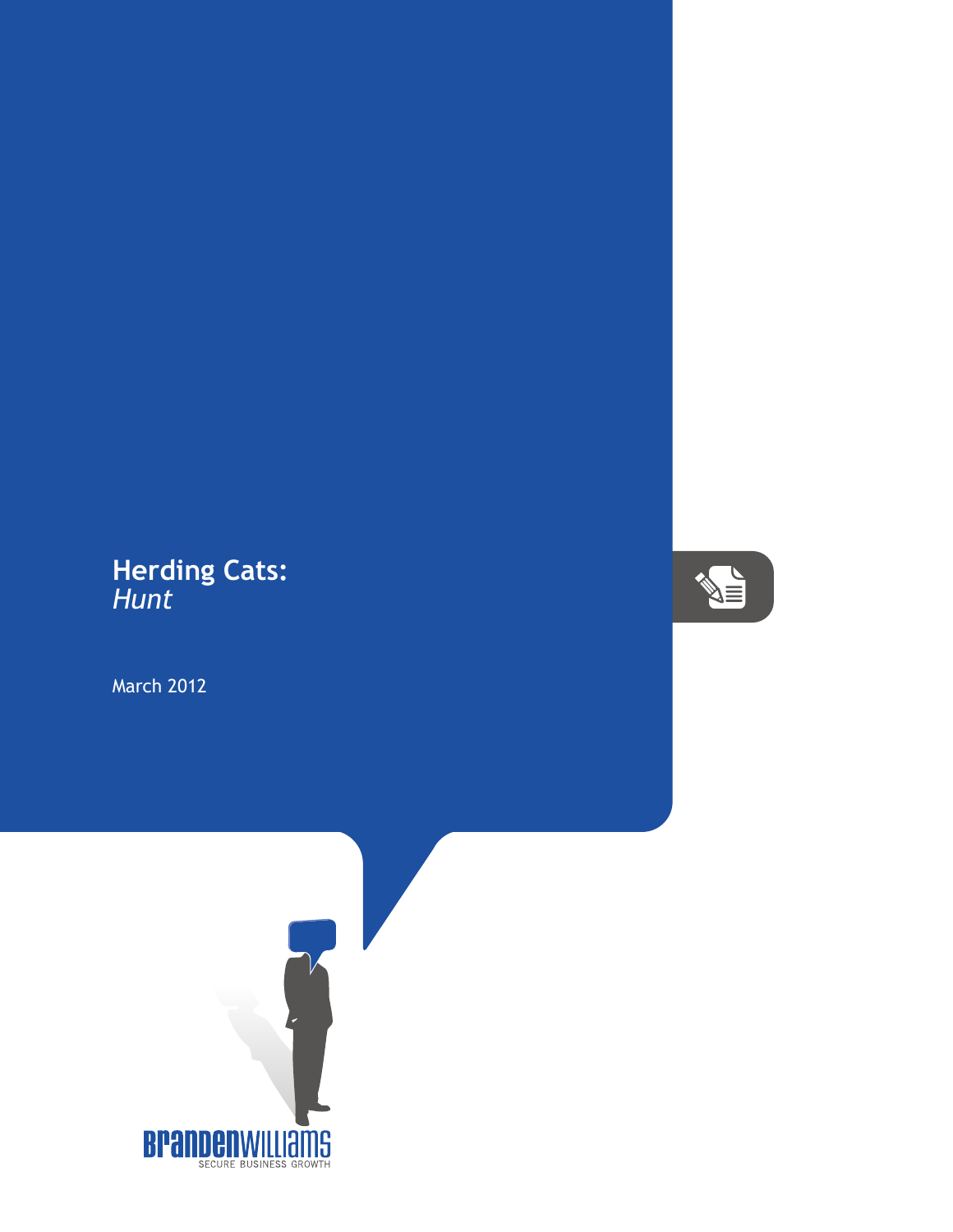It is a great time to be a security professional. Take a look at other industries and professions and compare them with infosec. There are very few that are skyrocketing in influence, importance, and criticality like we are.

As I said in February's Herding Cats, the bad guys won last year and 2012 hasn't started off any slower. The targets have shifted from consumers to corporations (for the big hacks anyway), and in some cases those big corporation hacks do affect individual consumers depending on the data taken. Five years ago before the TJX breach, you would have a hard time looking around the room and finding someone who had been a victim of or affected by a data breach. Today nearly everyone has had it happen to them at some point whether you are a frequent traveler or just someone who got lucky with their digital details in the wrong place at the wrong time.

Companies have moved a ton of their information into digital formats, and their workers are increasingly mobile and using strange, non-corporate or non-standard devices to do things with that information. Instead of users being happy with whatever their company gave them, they bring their consumer preferences to the workplace and demand similar features and utility. This creates an offshoot of IT called Consumer-driven IT $^{\prime}$  that not only increases the complexity of IT systems but vastly increases the attack surface available to the bad guy.

Many security professionals remind us that "We have to be right all the time, whereas the bad guys only have to be right once." Technically, this is correct, but it minimizes the efforts by the bad guys. We both put in the effort, but the odds are stacked against us when we look at where IT is going contrasted from where it has been. The bad guys manage their resources much better than the good guys do, and its time we tip the scales in the other direction.

Let's say that I am going after some intellectual property that is in-development, and I want to steal it such that I can play rapid catch-up with my competitor in the market. Physical means of access might still be used, but if I know that this information might live on a system that is not owned by corporate IT, not under direct control of corporate IT, and maintains some level of functionality when not connected to the corporate network, I know that I can focus on the user instead of the system. It's pretty easy to get someone to click a link, visit a webpage, or even open an attachment if you provide the right context around your requests.

To make matters worse, we tend to focus on our own systems but completely ignore systems and people we do business with on a day to day basis. Hiccups in the informational supply chain is just as damaging to a company as those found in the materials supply chain. Because it is easy to get people to click links, your systems are only as secure as your partners. If a partner is infiltrated and bad guys can masquerade as them, imagine how much more believable that email might be to Sally in Accounting or Bob in Marketing!

We can't wait for these attacks to happen, we have to rapidly advance our defenses to be able to detect and repel attacks that come our way. We can't wait for the call that says "You've had a breach." We must hunt for the bad guys before they make themselves widely known. In order to do this, we have to stop thinking of Information Security and the tools included under that domain solely as a support structure for audit functions.

## **FOOTNOTES**

*1 See what I did there? None of that Consumerization phrase.*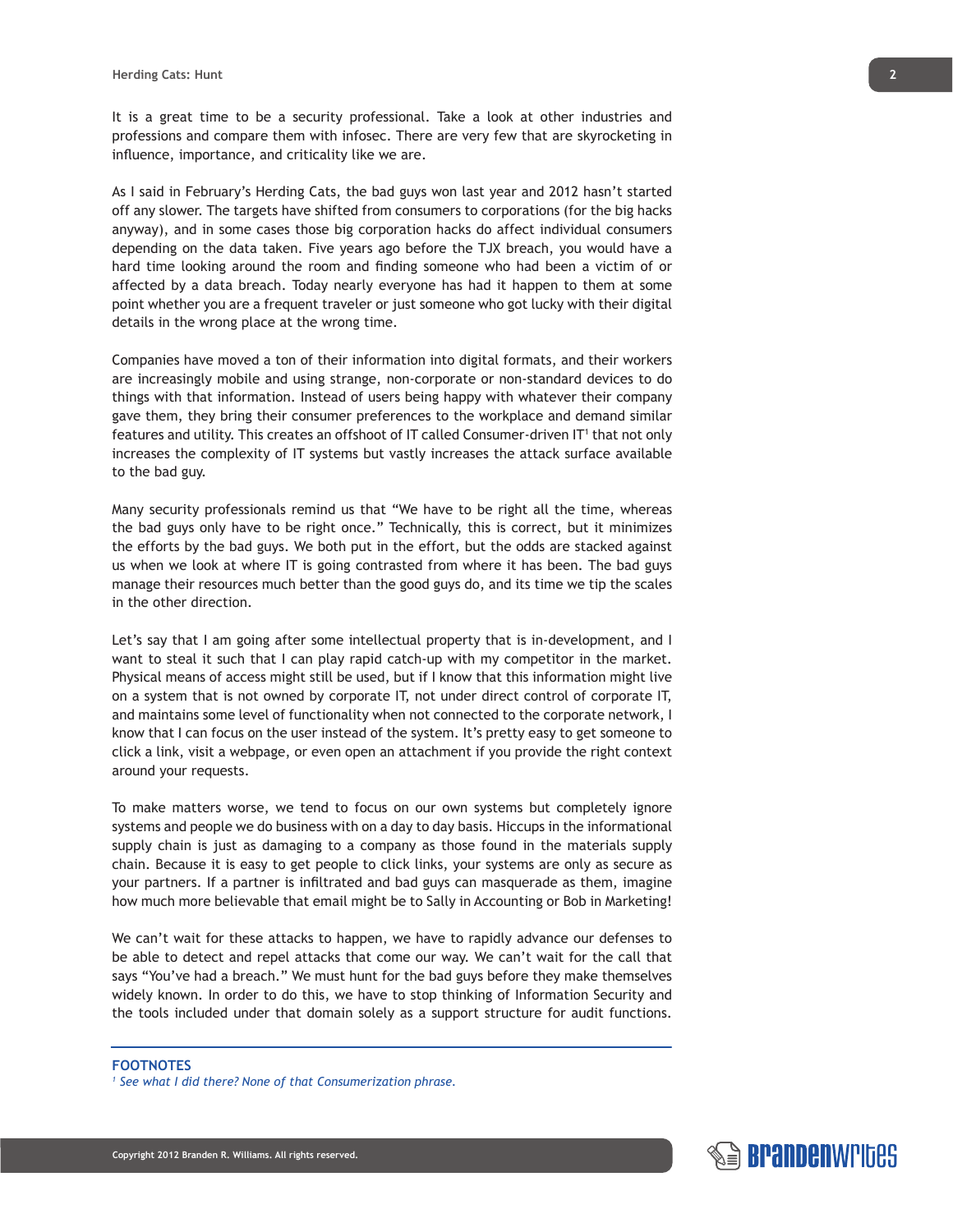Security systems today tend to be tuned for compliance, not for security<sup>2</sup>; thus the alarms that should be going off when bad things are happening rarely do. I'm not saying we have to throw compliance out the window, I'm saying that information security systems must support compliance—that's table stakes—as well as support the hunt for advanced attacks that your business will face when the bulls-eye lands on you.

*2 See the latest SBIC report (check your search engine of choice for a link) for details on this.*

**FOOTNOTES**